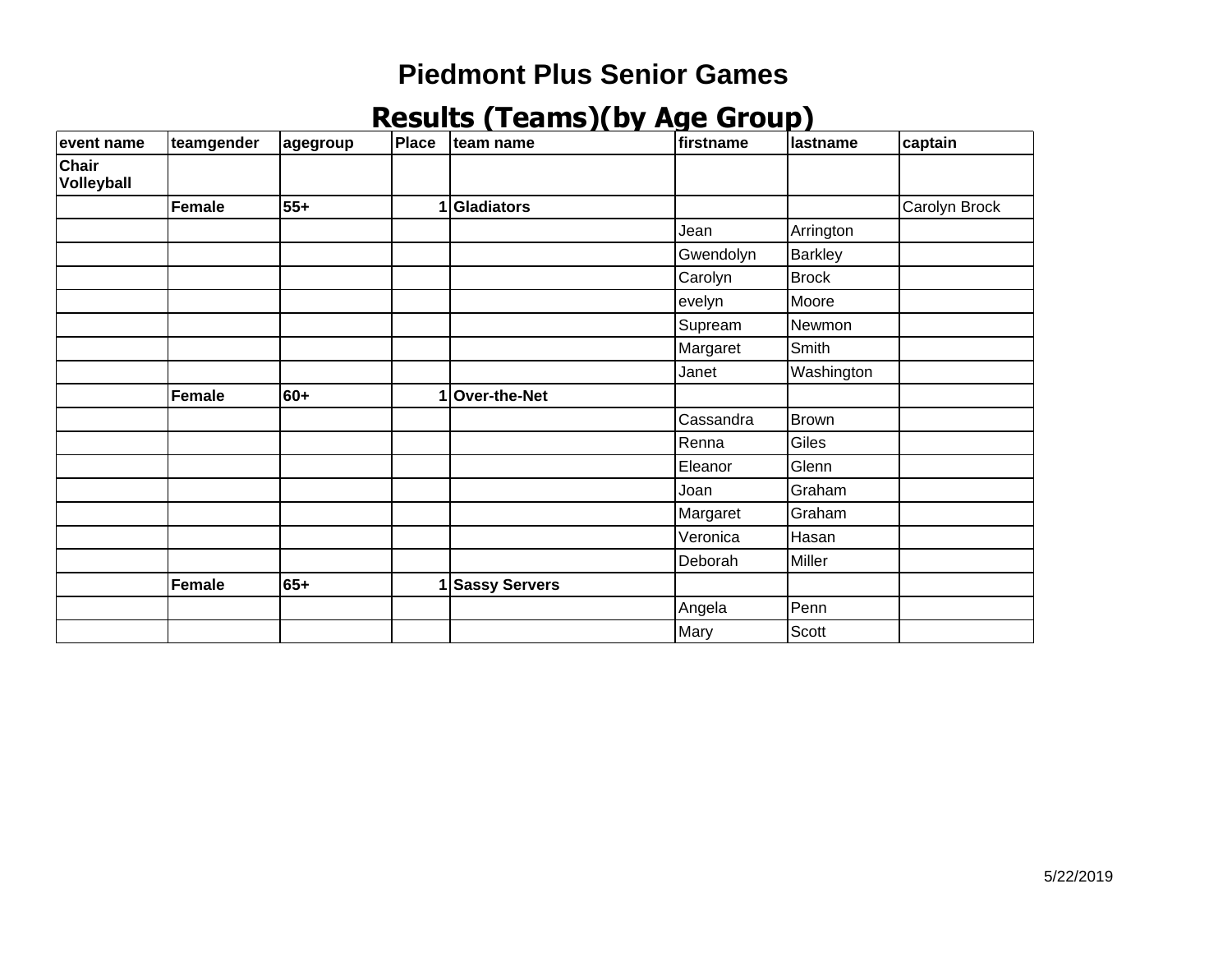| event name                           | teamgender | ∣agegroup | Place | team name     | firstname | <b>Iastname</b> | captain      |
|--------------------------------------|------------|-----------|-------|---------------|-----------|-----------------|--------------|
| <b>Softball</b><br><b>Tournament</b> |            |           |       |               |           |                 |              |
|                                      | Female     | 60+       | 1     | Wannabees 60+ |           |                 | james morgan |
|                                      |            |           |       |               | Jennifer  | Barnhardt       |              |
|                                      |            |           |       |               | Vanessa   | Carter          |              |
|                                      |            |           |       |               | Freida    | Cope            |              |
|                                      |            |           |       |               | Jennifer  | Daniel          |              |
|                                      |            |           |       |               | Patricia  | Eaton           |              |
|                                      |            |           |       |               | Mary      | Harpe           |              |
|                                      |            |           |       |               | Betsey    | Hendrix         |              |
|                                      |            |           |       |               | Janice    | Jackson         |              |
|                                      |            |           |       |               | Deborah   | Madden          |              |
|                                      |            |           |       |               | james     | morgan          |              |
|                                      |            |           |       |               | Peggy     | Morgan          |              |
|                                      |            |           |       |               | Jackie    | Payton          |              |
|                                      |            |           |       |               | Paula     | Riddle          |              |
|                                      |            |           |       |               | Senada    | Thomas          |              |
|                                      |            |           |       |               | Marcie    | Thompson        |              |
|                                      |            |           |       |               | Barbara   | White           |              |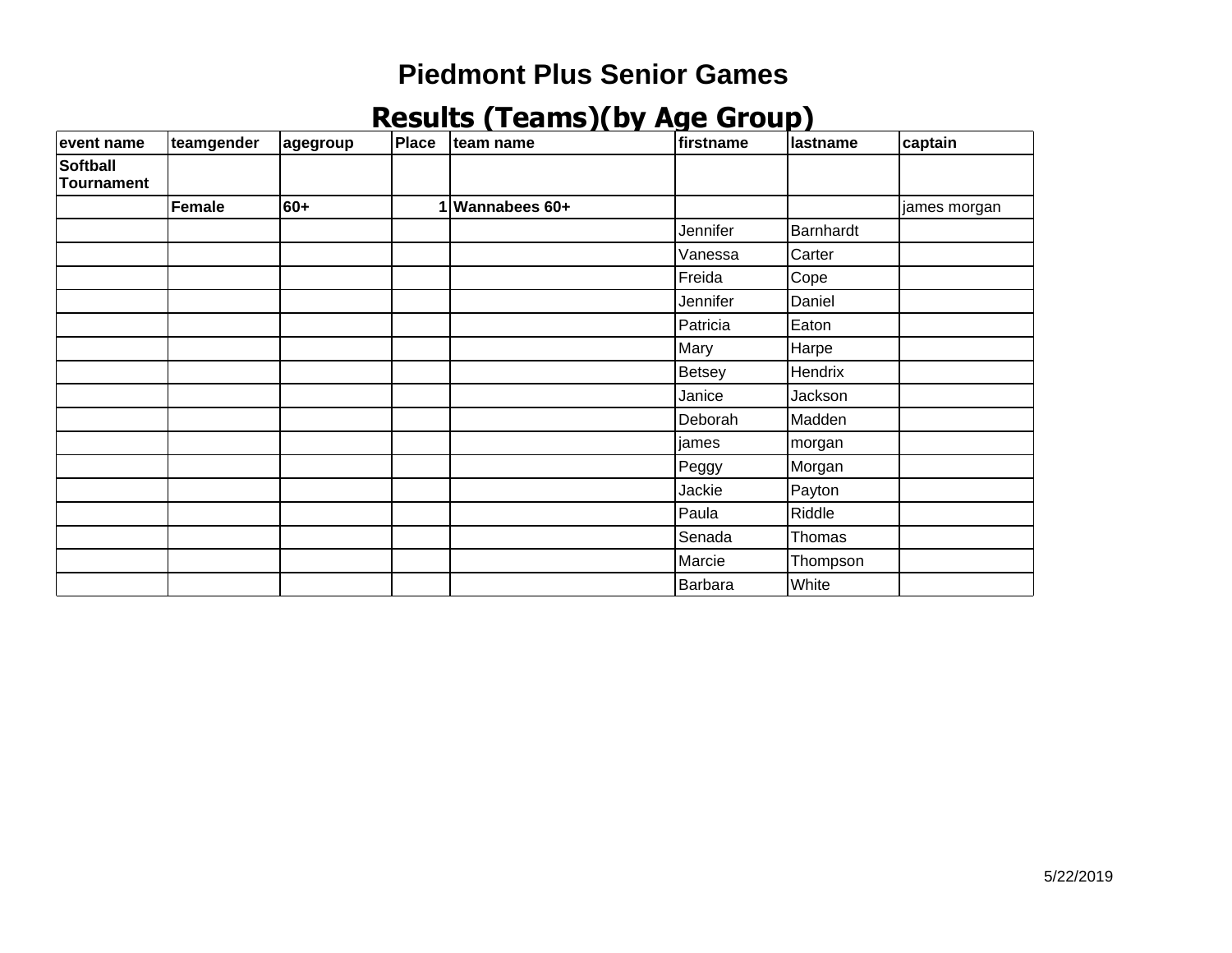| event name | teamgender | agegroup | Place | team name     | firstname | lastname        | captain        |
|------------|------------|----------|-------|---------------|-----------|-----------------|----------------|
|            | Female     | 65+      |       | Wannabees 65+ |           |                 | Janice Jackson |
|            |            |          |       |               | Alice     | <b>Barnette</b> |                |
|            |            |          |       |               | Chery     | <b>Bremser</b>  |                |
|            |            |          |       |               | Patricia  | Daniel          |                |
|            |            |          |       |               | Alice     | Everhart        |                |
|            |            |          |       |               | Julie     | Fox             |                |
|            |            |          |       |               | Bonnie    | Fulp            |                |
|            |            |          |       |               | Catharene | Hardy           |                |
|            |            |          |       |               | Ellen     | Hodges          |                |
|            |            |          |       |               | Judith    | Holder          |                |
|            |            |          |       |               | Audrey    | McCanless       |                |
|            |            |          |       |               | Charlotte | Miller          |                |
|            |            |          |       |               | Rita      | Newsom          |                |
|            |            |          |       |               | Lucy      | Swaim           |                |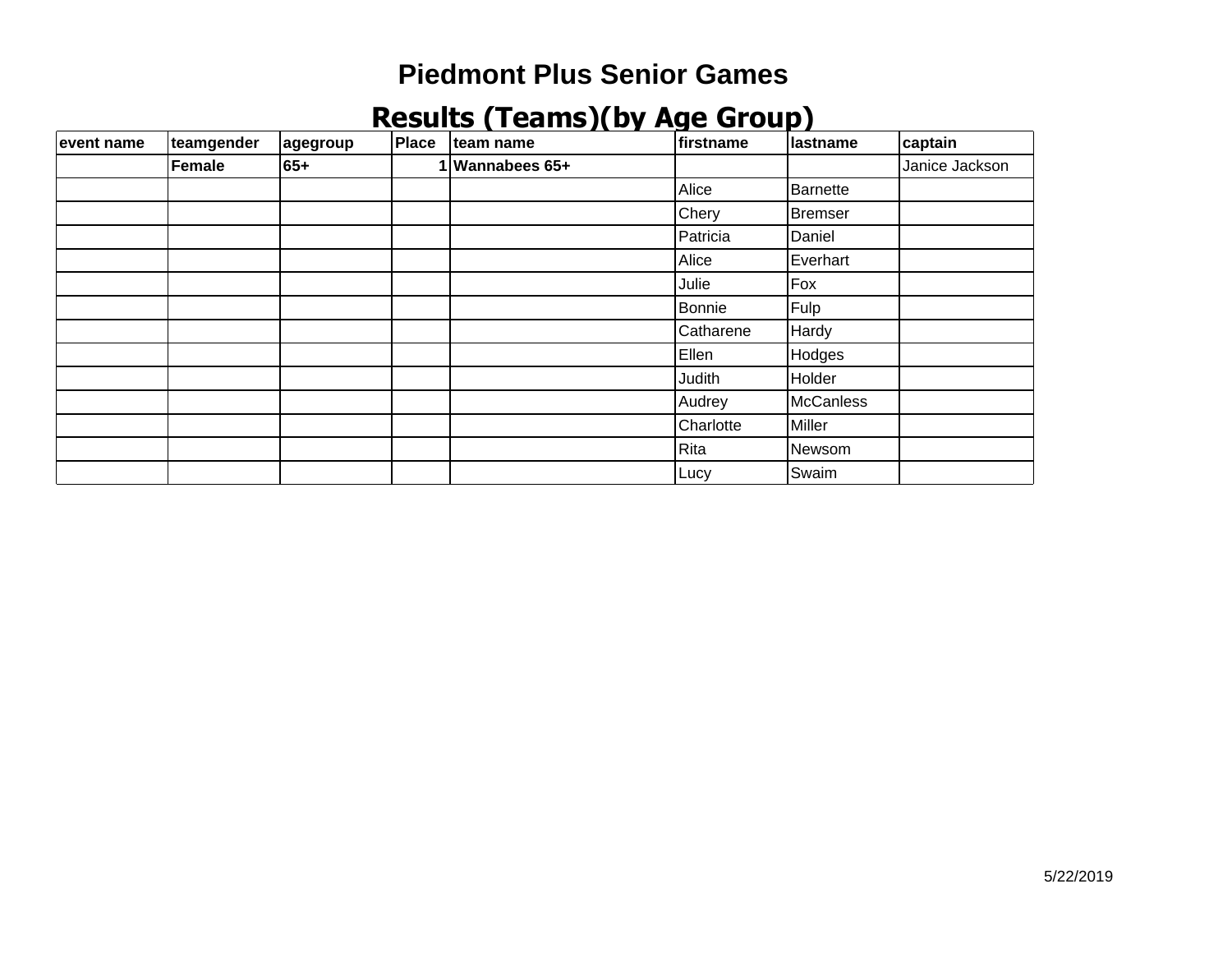| event name | teamgender | agegroup | Place | team name                              | firstname | <b>Iastname</b> | captain      |
|------------|------------|----------|-------|----------------------------------------|-----------|-----------------|--------------|
|            | Male       | $70+$    |       | 1 Creekside Supply/Stewarts<br>Grading |           |                 | James Matney |
|            |            |          |       |                                        | William   | Caudle          |              |
|            |            |          |       |                                        | Larry     | Chase           |              |
|            |            |          |       |                                        | Terry     | Chase           |              |
|            |            |          |       |                                        | Don       | Coe             |              |
|            |            |          |       |                                        | Ronald    | Cole            |              |
|            |            |          |       |                                        | James     | Crouch          |              |
|            |            |          |       |                                        | Stewart   | Harry           |              |
|            |            |          |       |                                        | Leon      | Haynes          |              |
|            |            |          |       |                                        | Michael   | King            |              |
|            |            |          |       |                                        | Donald    | King Jr         |              |
|            |            |          |       |                                        | James     | Matney          |              |
|            |            |          |       |                                        | Ronald    | <b>Nations</b>  |              |
|            |            |          |       |                                        | William   | Pulliam         |              |
|            |            |          |       |                                        | Gene      | Ruark           |              |
|            |            |          |       |                                        | Lester    | Russell         |              |
|            |            |          |       |                                        | Terry     | Scott           |              |
|            |            |          |       |                                        | Harold    | Simcox          |              |
|            |            |          |       |                                        | Richard   | Smith           |              |